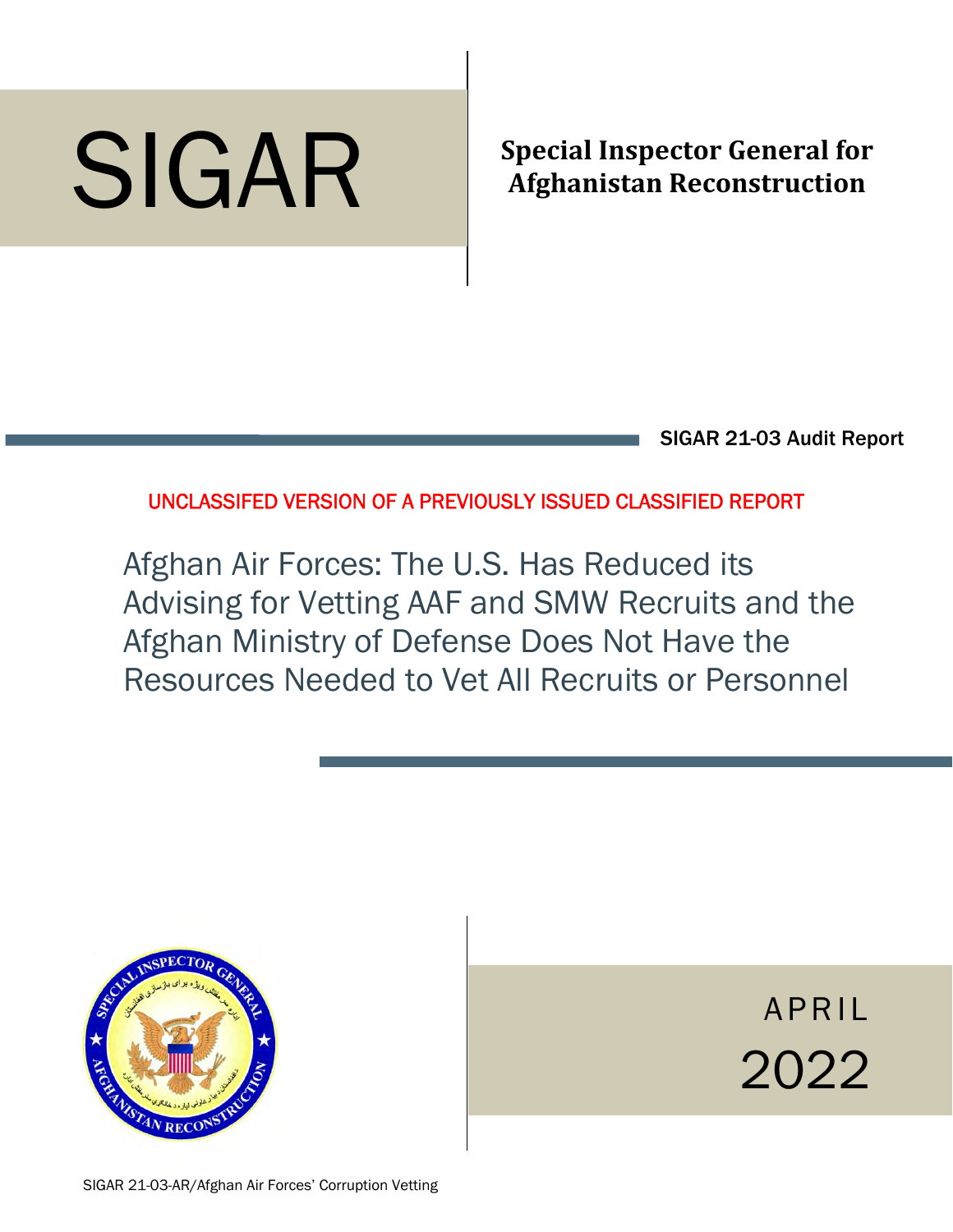

for Afghanistan Reconstruction

April 8, 2022

The Honorable Lloyd J. Austin III Secretary of Defense

General Kenneth F. McKenzie Jr. Commander, U.S. Central Command

General Austin Scott Miller Commander, U.S. Forces–Afghanistan Commander, Resolute Support

Brigadier General Daniel Lasica Commander, NATO Air Command–Afghanistan

Lieutenant General E. John Deedrick Jr. Commanding General, Combined Security Transition Command–Afghanistan

Colonel Scott T. Yeatman Commander, Train, Advise, Assist Command–Air

Brigadier General Marcus S. Evans Commander, NATO Special Operations Component Command–Afghanistan

[THIS IS AN UNCLASSIFIED VERSION OF A REPORT WE ISSUED TO THE DEPARTMENT OF DEFENSE IN OCTOBER 2020. THE ONLY MATERIAL CHANGES FROM THE PREVIOUSLY ISSUED REPORT ARE (1) THE REMOVAL OF ALL CLASSIFIED INFORMATION, AND (2) MINOR REVISIONS FOR READABILITY RESULTING FROM THE REMOVAL OF THE CLASSIFIED MATERIAL.]

This report discusses the unclassified results of SIGAR's audit of U.S. Department of Defense and Afghan Ministry of Defense (MOD) efforts to address challenges associated with corruption in the Afghan Air Force (AAF) and Special Mission Wing (SMW). The objective of this audit was to assess the extent to which the MOD vets AAF and SMW recruits for corruption.

We are making two recommendations to help ensure the MOD maximizes its anti-corruption vetting capacity. Specifically, we recommend that the Commander of Combined Security Transition Command–Afghanistan (CSTC-A):

1. Direct U.S. advisors to coordinate with the Afghan National Army (ANA) General Staff for Intelligence (GSG2) to develop additional, anti-corruption-specific questions for the Preliminary Credibility Assessment Screening System (PCASS) program.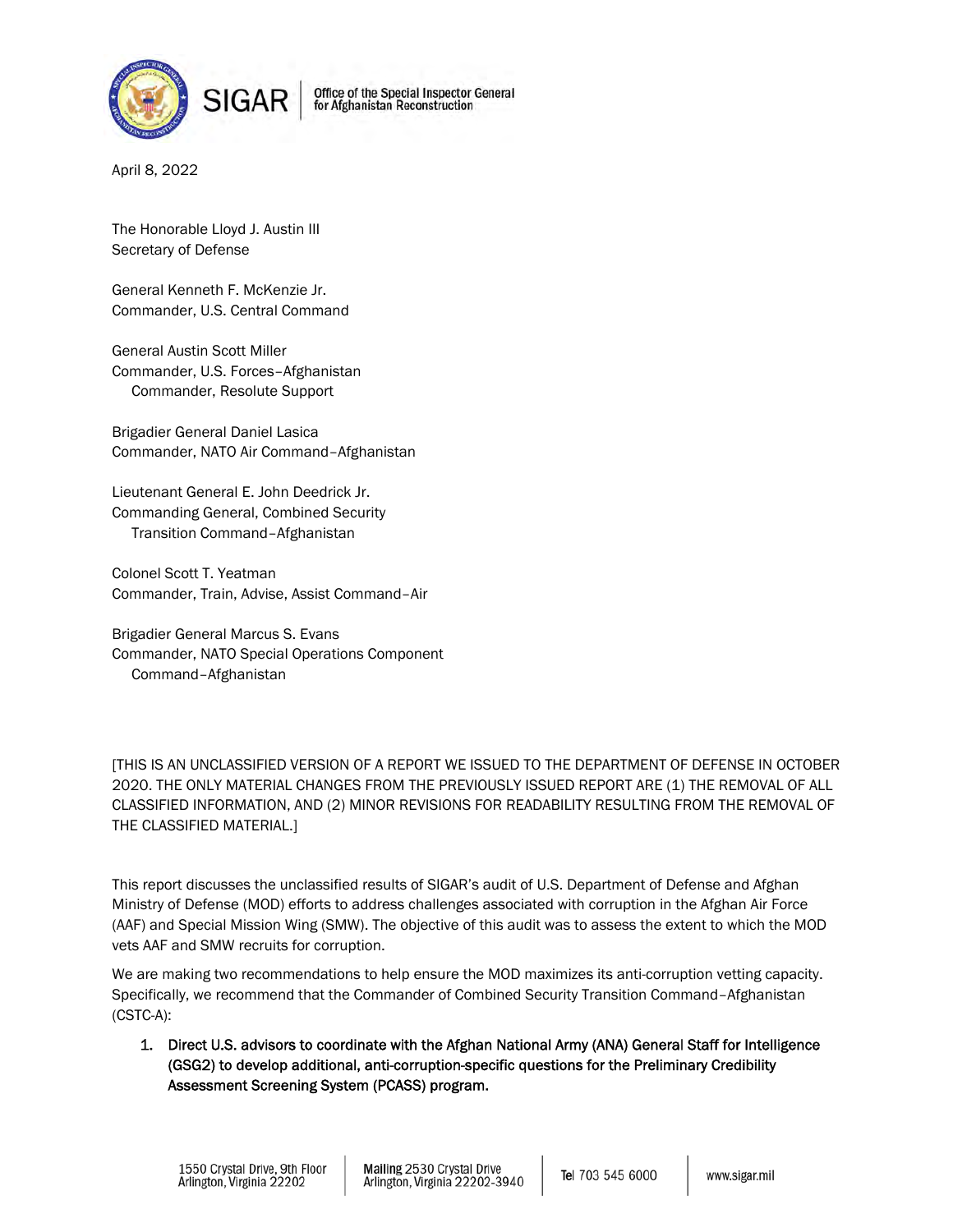



SIGAR received written comments on the draft of this report from the Deputy Assistant Secretary of Defense for Afghanistan, Pakistan, and Central Asia; CSTC-A; and the Train, Advise, Assist Command–Air (TAAC-Air). These DOD components each either concurred or did not concur with the two recommendations in the report. Specifically, the Deputy Assistant Secretary of Defense for Afghanistan, Pakistan, and Central Asia did not concur with our first recommendation, but concurred with our second. CSTC-A concurred with our first recommendation, partially concurred with our second, and stated it would work with TAAC-Air to implement them. TAAC-Air concurred with both recommendations and identified specific actions it would take to implement them. All comments we received contained classified information and are therefore not being published in in this report. However, we have included an unclassified summary of these comments at the end of this report.

SIGAR conducted this work under the authority of Public Law 110-181, as amended, and the Inspector General Act of 1978, as amended; and in accordance with generally accepted government auditing standards.

John F. Sopko Special Inspector General for Afghanistan Reconstruction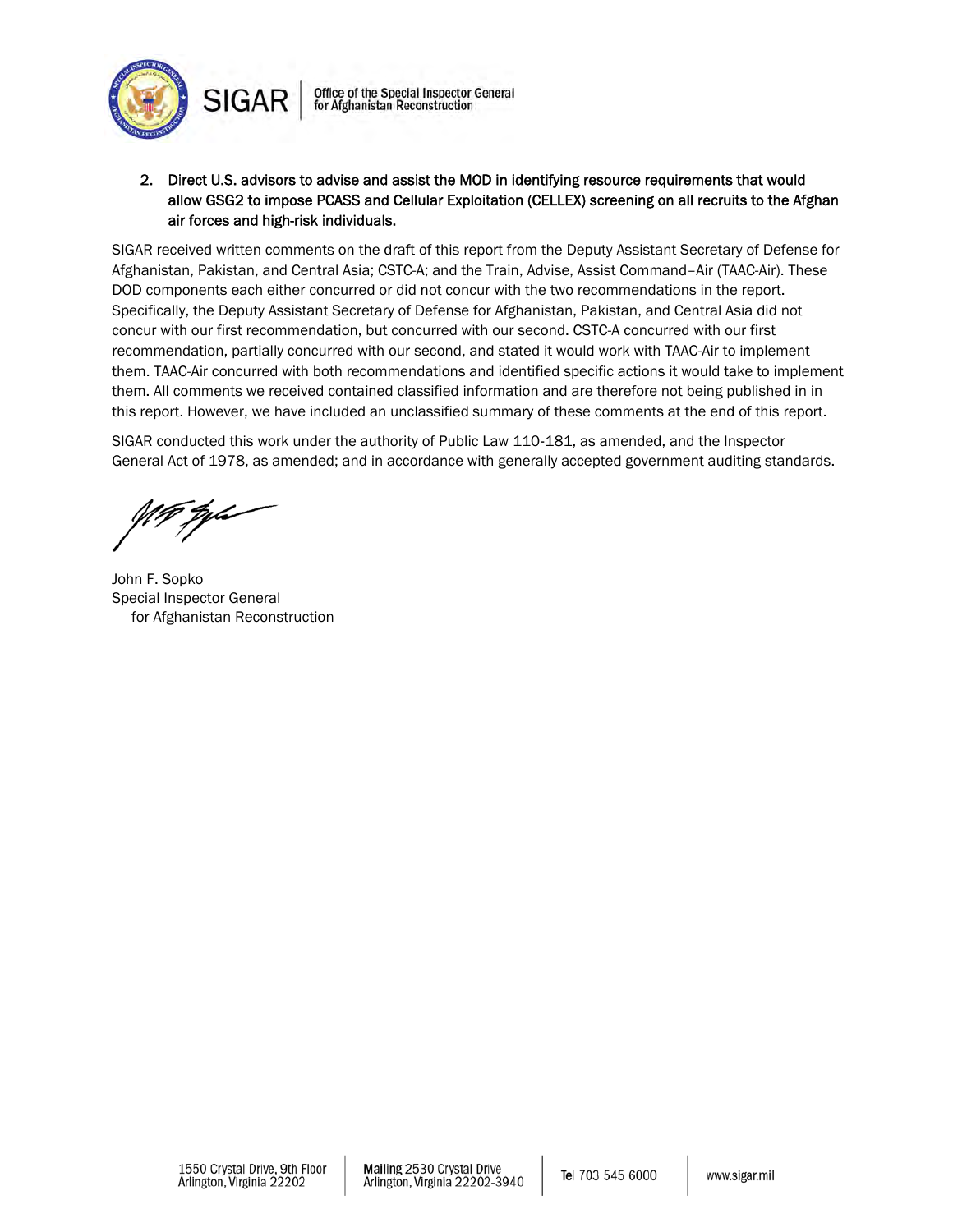## TABLE OF CONTENTS

| The U.S. Has Reduced Its Advising for Vetting Recruits and the MOD Does Not Have Enough Personnel to |  |
|------------------------------------------------------------------------------------------------------|--|
|                                                                                                      |  |
|                                                                                                      |  |
|                                                                                                      |  |
|                                                                                                      |  |
|                                                                                                      |  |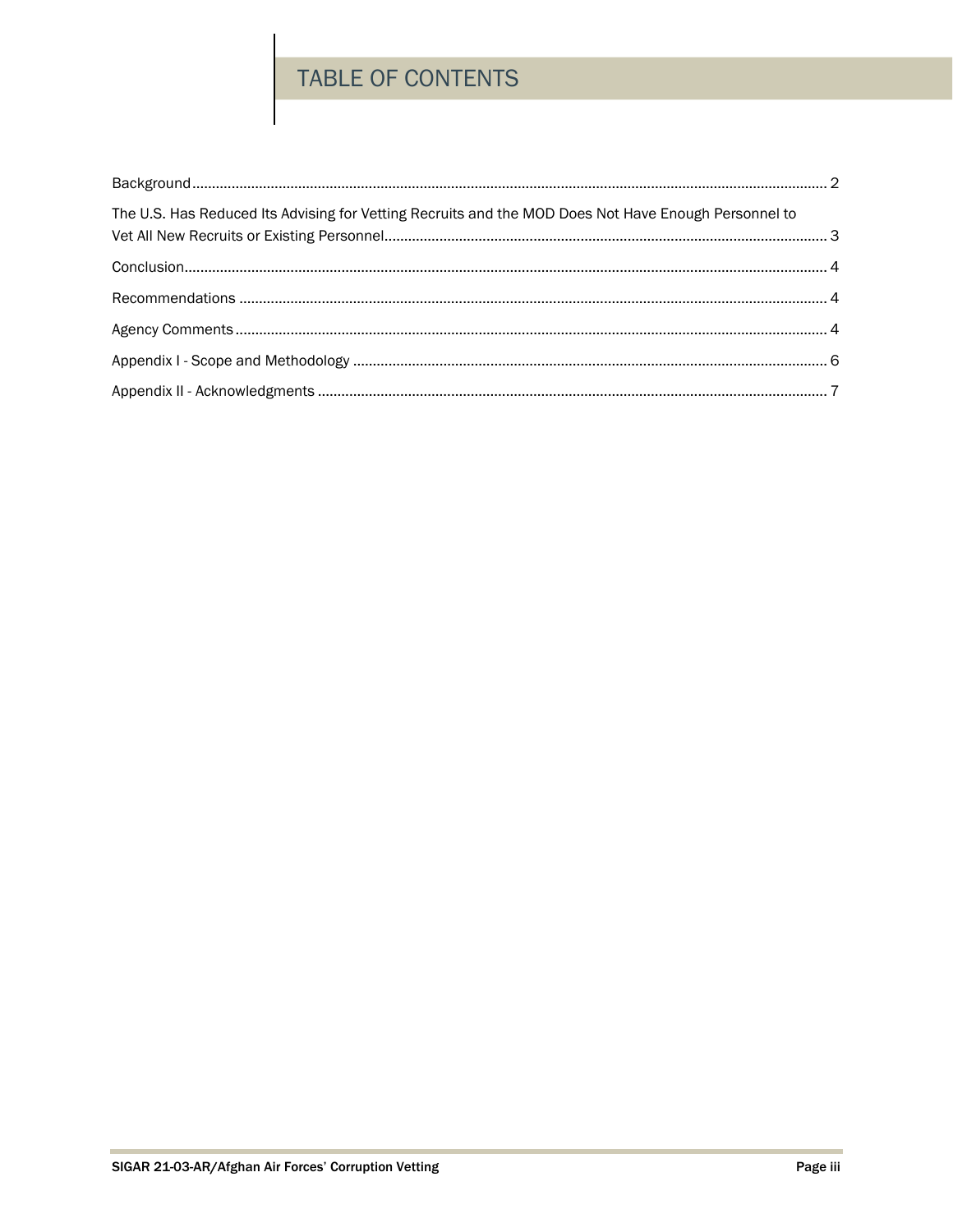#### ABBREVIATIONS

| AAF              | Afghan Air Force                                           |
|------------------|------------------------------------------------------------|
| ANA              | Afghan National Army                                       |
| <b>ANDSF</b>     | Afghan National Defense and Security Forces                |
| <b>CELLEX</b>    | <b>Cellular Exploitation</b>                               |
| CSTC-A           | Combined Security Transition Command-Afghanistan           |
| <b>DOD</b>       | Department of Defense                                      |
| GSG <sub>2</sub> | Afghan General Staff for Intelligence                      |
| <b>MOD</b>       | Afghan Ministry of Defense                                 |
| <b>PCASS</b>     | <b>Preliminary Credibility Assessment Screening System</b> |
| <b>SMW</b>       | Special Mission Wing                                       |
| <b>TAAC-Air</b>  | Train, Advise, Assist Command-Air                          |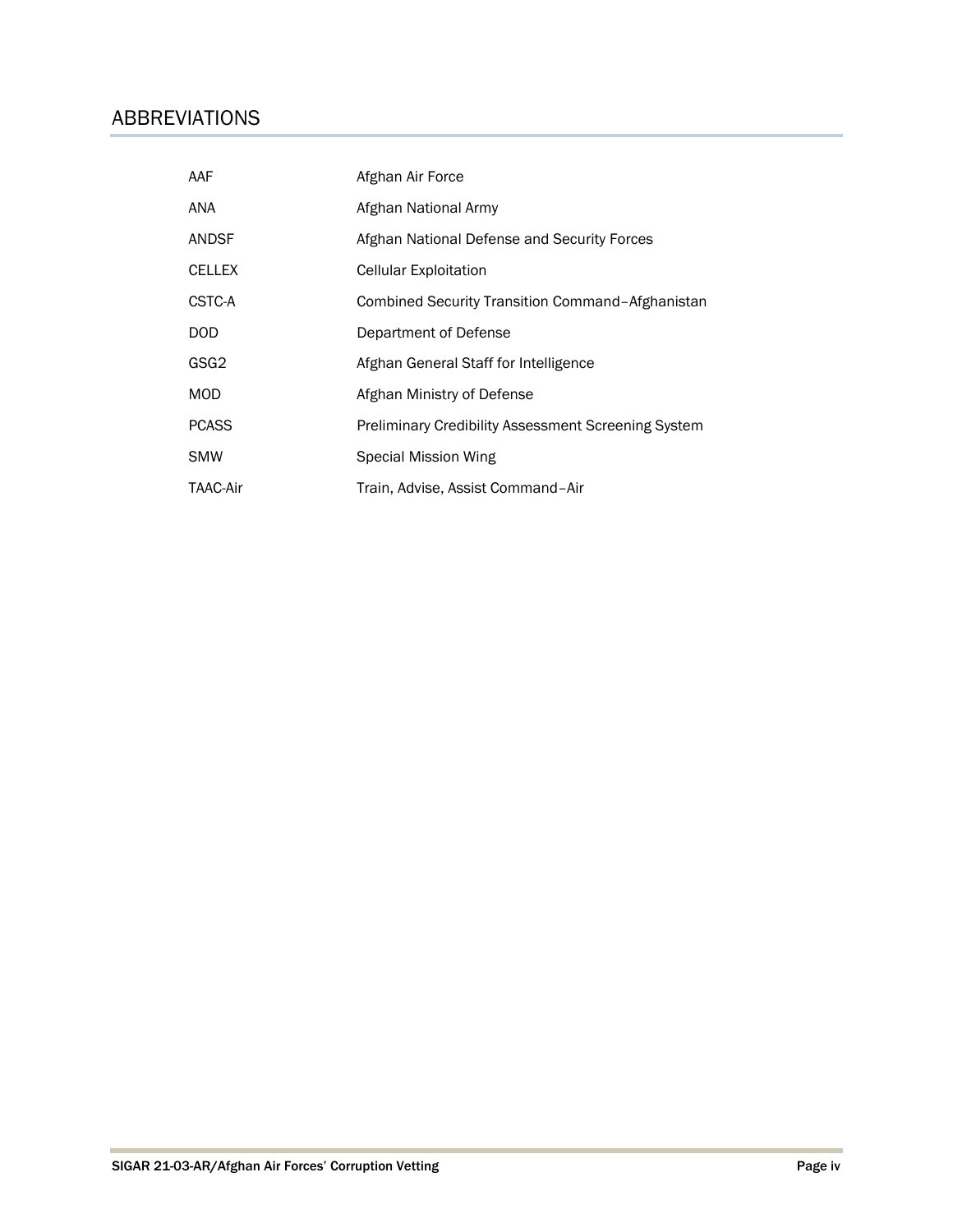[THIS IS AN UNCLASSIFIED VERSION OF A REPORT ISSUED TO THE DEPARTMENT OF DEFENSE IN OCTOBER 2020. THE ONLY MATERIAL CHANGES FROM THE PREVIOUSLY ISSUED REPORT ARE (1) THE REMOVAL OF ALL CLASSIFIED INFORMATION, AND (2) MINOR REVISIONS FOR READABILITY RESULTING FROM THE REMOVAL OF THE CLASSIFIED MATERIAL.]

Since 2010, the U.S. government has spent approximately \$8.5 billion to support and develop the Afghan Air Force (AAF) and the Special Mission Wing (SMW).<sup>1</sup> According to the U.S. Department of Defense (DOD), these forces are "critical capabilities," and enhancing and growing them are a priority for the Afghan National Defense and Security Forces (ANDSF).<sup>2</sup> As a result, U.S. and coalition advisors train, advise, and assist the AAF and SMW from the ministerial level to the tactical level.3 While DOD has reported that the AAF's pilots and ground crews show steady improvement and the SMW is one of Afghanistan's most capable forces, corruption continues to be a challenge across the ANDSF and continues to impede progress in the ANDSF.4 The 2017 Afghan Ministry of Defense (MOD) "Policy to Prevent and Combat Corruption" adopted the World Bank's definition for corruption: the "abuse of public office for private gain."5

A 2018 DOD report stated that corruption is one of the top strategic threats to the legitimacy and success of the Afghan government.<sup>6</sup> In 2018, the Combined Security Transition Command–Afghanistan's (CSTC-A) Counter Corruption Advisory Group prioritized reducing corruption in Afghanistan's air forces.7 The same year, the former commander of Train, Advise, Assist Command–Air (TAAC-Air), the U.S.-led command responsible for training and advising the AAF, told us that corruption in the AAF needed to be "closely managed" because corrupt activity affecting aviation assets and missions is more destructive than corruption in ground forces.

Additionally, in 2019, CSTC-A identified corruption as one of the top 10 challenges facing the ANDSF, noting that corruption is widespread throughout the ANDSF.<sup>8</sup> This corruption creates negative perceptions of the Afghan government, undermining its legitimacy.9 TAAC-Air officials told us that corruption is systemic in the AAF. For example, officials said that a previous AAF Inspector General was removed from his position for appointing family members to key logistics and supply positions.

As of May 2020, the AAF was authorized 8,071 personnel and had 7,505 personnel assigned, while the SMW was authorized 1,216 personnel but had 943 personnel assigned. As the AAF and SMW continue recruiting to reach the desired number of personnel, identifying and reducing the potential for corruption in Afghanistan's air forces remains critical.

 $\overline{a}$ 

<sup>1</sup> The AAF is part of the Afghan National Army and provides transport and evacuation, search and rescue, and attack support to ground forces across Afghanistan. The SMW is a special operations wing of the Afghan Special Security Forces, and flies counterterrorism and counternarcotics missions.

<sup>2</sup> Department of Defense, *Enhancing Security and Stability in Afghanistan*, June 2019, pp. 5, 32.

<sup>3</sup> NATO Air Command–Afghanistan's Special Operations Advisory Group is responsible for advising the SMW.

<sup>4</sup> SIGAR, *2019 High Risk List*, 2019, p. 25.

<sup>5</sup> For the purposes of this report, we use the MOD's (and thus the World Bank's) definition of "corruption." *See*, Islamic Republic of Afghanistan Ministry of Defense, "Policy to Prevent and Combat Corruption," 2017, p. 5.

<sup>6</sup> DOD, *Enhancing Security and Sustainability in Afghanistan*, June 2018, p. 38.

<sup>7</sup> CSTC-A trains, advises, and assists Afghan security institutions to develop resource management and rule of law capabilities, and provides resources in accordance with ANDSF requirements. CSTC-A's Counter Corruption Advisory Group analyzes and targets corruption networks in the Afghan Ministry of Defense and Ministry of Interior, as well as corruption stemming from criminal patronage and narcotics networks.

<sup>8</sup> Lead Inspector General for Operation Freedom's Sentinel, *Report to the U.S. Congress, Operation Freedom's Sentinel*, April 1, 2019–June 30, 2019, p. 23.

<sup>9</sup> SIGAR, 2019 High Risk List, 2019, p. 27.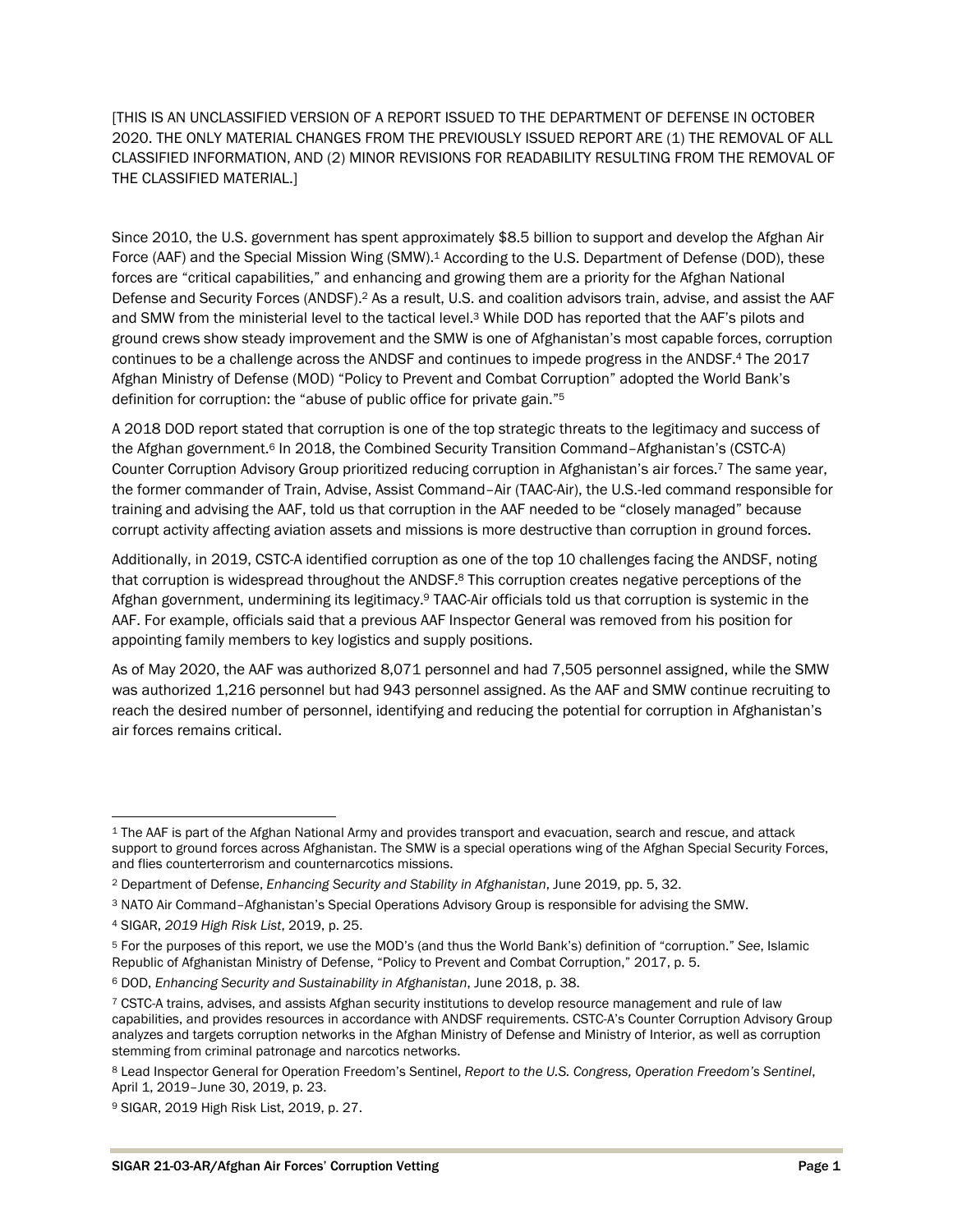This audit evaluates DOD and Afghan MOD efforts to address challenges associated with corruption in the AAF and SMW. The objective of this audit was to assess the extent to which the MOD vets AAF and SMW recruits for corruption.

To accomplish this objective, we reviewed the Afghan National Anti-Corruption Strategy and the MOD Policy to Prevent and Combat Corruption to identify the Afghan anti-corruption objectives and actors.10 Further, to obtain information on Afghan vetting processes, we interviewed U.S. counterintelligence officials, U.S. intelligence advisors to the MOD, and advisors to the SMW from NATO's Special Operations Advisory Group. We also interviewed U.S. anti-corruption advisors to determine what assistance the U.S. government has provided to the Afghan government for developing and implementing vetting policies and procedures for the AAF and SMW. We reviewed information provided to us by the Afghan National Army (ANA) General Staff for Intelligence (GSG2) director and the SMW commander, and we interviewed senior Afghan MOD officials with experience in the AAF and SMW to understand their vetting procedures.

We conducted our work in Arlington, Virginia, and Kabul, Afghanistan, from May 2019 to July 2020 in accordance with generally accepted government auditing standards. Appendix I has a more detailed discussion of our scope and methodology.

#### BACKGROUND

Since 2007, the NATO Air Training Command–Afghanistan has managed an effort to build a sustainable and professional air force in Afghanistan. In 2015, the training command was renamed "TAAC-Air," and continued efforts to develop the air force's capacity and sustainability. TAAC-Air is now responsible for training, advising, and assisting the AAF. As of May 2020, the AAF had 7,505 personnel and was responsible for air transport and attack missions throughout Afghanistan. According to DOD, the AAF has shown "steady improvement" in pilot skill, ground crew proficiency, and air-to-ground integration.11 Further, DOD stated that the AAF can independently plan and mobilize aircraft for logistics, resupply, humanitarian relief efforts, medical evacuations, and attack and escort missions.12

The Afghan government initially formed the Special Mission Wing (SMW) in 2005 under the Ministry of Interior as the Air Interdiction Unit. In 2012, the Afghan government repurposed the group as the SMW under the MOD to support the Afghan Special Security Forces during counterterrorism and counternarcotics missions in Afghanistan. The SMW is the only ANDSF organization with night-vision and helicopter assault capabilities. NATO's Special Operations Advisory Group trains, advises, and assists the SMW, which primarily recruits from the AAF, and has higher standards and additional levels of screening. As of May 2020, the SMW had 943 personnel. In 2019, DOD stated that the Afghan Special Security Forces, which includes the SMW, is one of the most capable forces in the Afghan military and continued to improve.13

#### Afghan Anti-Corruption Guidance

 $\overline{\phantom{a}}$ 

To address challenges with corruption, the Afghan government released Afghanistan's National Anti-Corruption Strategy in September 2017, and revised it in 2018. The strategy described the Afghan government's broad anti-corruption agenda and identified ending corruption in the security sector as a top priority. According to the strategy, corruption in the defense forces costs lives, territory, and the trust of the Afghan people. However,

<sup>10</sup> The Afghan government uses the term "anti-corruption" to describe the prevention and deterrence of corruption, and the detection and punishment of corruption after it has occurred. For the purposes of this report, we use the Afghan government's definition.

<sup>11</sup> DOD, *Enhancing Security and Sustainability in Afghanistan*, June 2019, p. 54.

<sup>12</sup> DOD, *Enhancing Security and Sustainability in Afghanistan*, June 2019, p. 54.

<sup>13</sup> DOD, *Enhancing Security and Sustainability in Afghanistan*, December 2019, p. 2.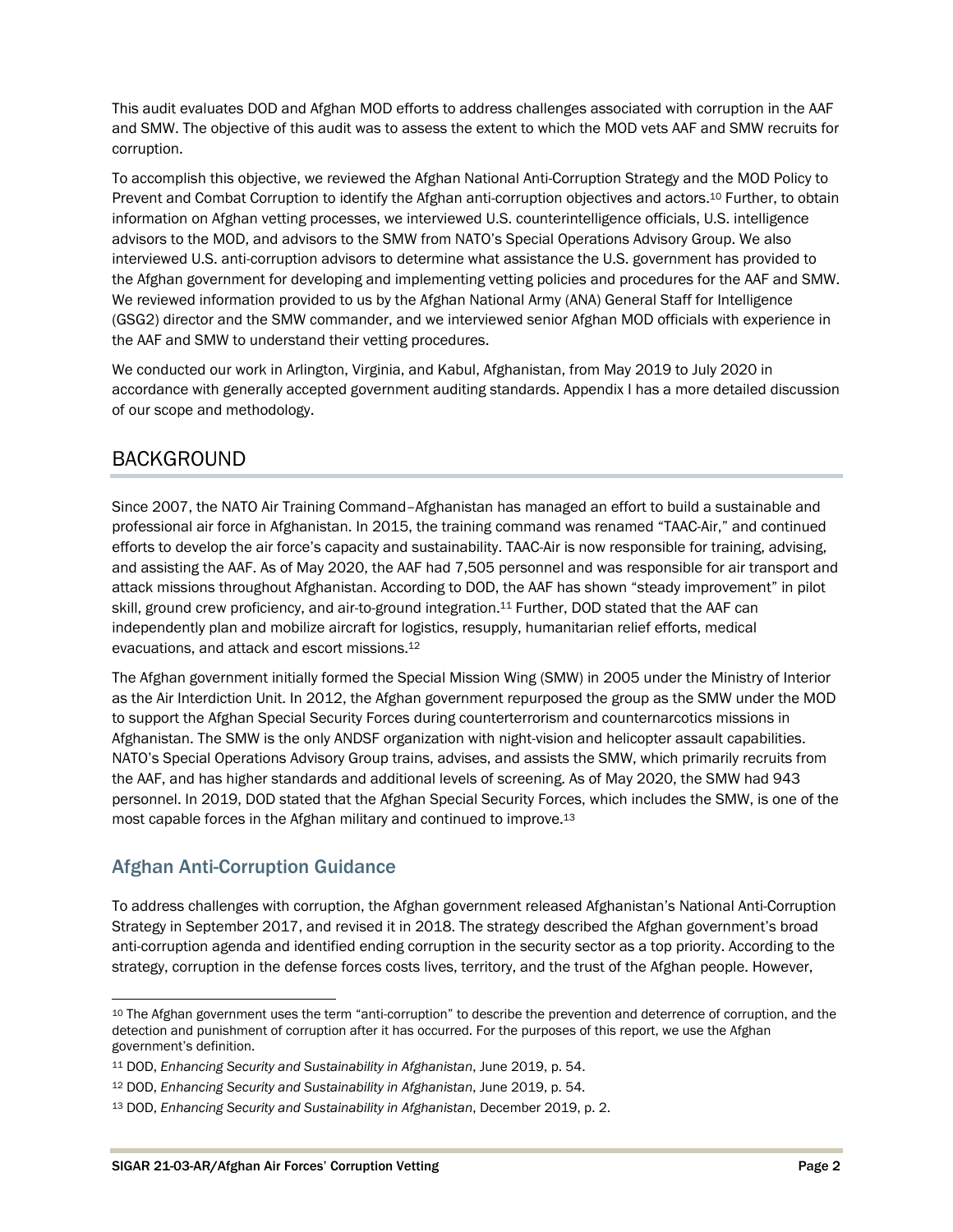SIGAR reported in 2019 that the Afghan government faced difficulties implementing the strategy and there were concerns that several anti-corruption initiatives were little more than bureaucratic exercises.<sup>14</sup>

Consistent with Afghanistan's National Anti-Corruption Strategy priority on reducing corruption in Afghanistan's security forces, the MOD developed the Policy to Prevent and Combat Corruption in 2017. The MOD policy established short-term reduction and long-term elimination goals for corruption throughout all levels of the ministry and the ANA. The policy defined corruption as the "abuse of public office for private gain," and defined anti-corruption actions as "defensive and preventive measures in the war on corruption."15 These actions included plans, policies, and internal controls that focus on limiting opportunities for corruption.16

The MOD policy also established anti-corruption guidance and identified organizations responsible for executing anti-corruption measures throughout the government. Specifically, the policy identified the ANA GSG2 as a "key actor" responsible for preventing and fighting corruption in Afghanistan's defense forces.17 The GSG2 is responsible for intelligence support to the ANA.

In addition to the MOD Anti-Corruption Policy, the MOD Inspector General developed the 2017 Long-Term Plan on Eliminating Corruption Ensuring Transparency, Accountability, and Creating Good Governance. The plan adopted the World Bank and International Transparency Organization's definition for corruption as the "misuse of governmental authority for personal interests."18 The plan also lists specific categories considered corrupt among government employees, including bribery, theft, use of government authority for personal affairs, falsifying official documents, and involving ethnicity, religion, gender, or region in the execution of official duties.19

#### THE U.S. HAS REDUCED ITS ADVISING FOR VETTING RECRUITS AND THE MOD DOES NOT HAVE ENOUGH PERSONNEL TO VET ALL NEW RECRUITS OR EXISTING PERSONNEL

Based on our interviews with U.S. intelligence advisors and reviews of documentation describing the Afghan MOD vetting process, we found that the MOD had a process to vet ANA recruits, including recruits to the AAF and SMW. However, the vetting process focused primarily on security and force protection, and did not screen recruits for corruption.

As part of the security vetting process, the GSG2 manages the PCASS and CELLEX screening systems. The MOD uses PCASS, along with CELLEX, to identify connections to terrorist organizations and "the enemy." According to the Afghan Security Forces Fund request for 2020, the PCASS is similar to a polygraph and is intended to help the MOD with security counterintelligence. CELLEX extracts cellphone data like call logs, SMS messages, and social networking information, and is used in conjunction with PCASS during the vetting process.20 The GSG2 director confirmed that the GSG2 uses PCASS to complete security screenings of some ANA personnel including some AAF personnel and all SMW personnel. We reviewed a list of sample PCASS screening questions provided by the GSG2, and found the questions focused primarily on security. According to

 $\overline{\phantom{a}}$ 

<sup>14</sup> SIGAR, *Afghanistan's Anti-Corruption Efforts: The Afghan Government Made Progress in Meeting its Anti-Corruption Strategy Benchmarks, but Serious Challenges Remain to Fighting Corruption*, SIGAR 20-06-AR, November 2019.

<sup>15</sup> Government of the Islamic Republic of Afghanistan MOD, "Policy to Prevent and Combat Corruption," 2017, p. 5.

<sup>16</sup> MOD, "Policy to Prevent and Combat Corruption," 2017, p. 4.

<sup>17</sup> MOD, "Policy to Prevent and Combat Corruption," 2017, p. 15.

<sup>18</sup> Government of the Islamic Republic of Afghanistan Ministry of National Defense Inspector General's Office, *Ministry of National Defense Long-Term Plan on Eliminating Corruption, Ensuring Transparency/Accountability and Creating Good Governance*, May 2017, p. 6.

<sup>19</sup> MOD Inspector General's Office, *Long-Term Plan on Eliminating*…, May 2017, p. 7.

<sup>20</sup> DOD, *Fiscal Year 2020 Overseas Contingency Operations Request–Afghanistan Security Forces Fund*, UNCLASSIFIED, March 2019, pp. 22, 49. The PCASS funding requirement for 2020 sustains 90 PCASS instruments and 26 CELLEX machines to perform basic counterintelligence operations across Afghanistan.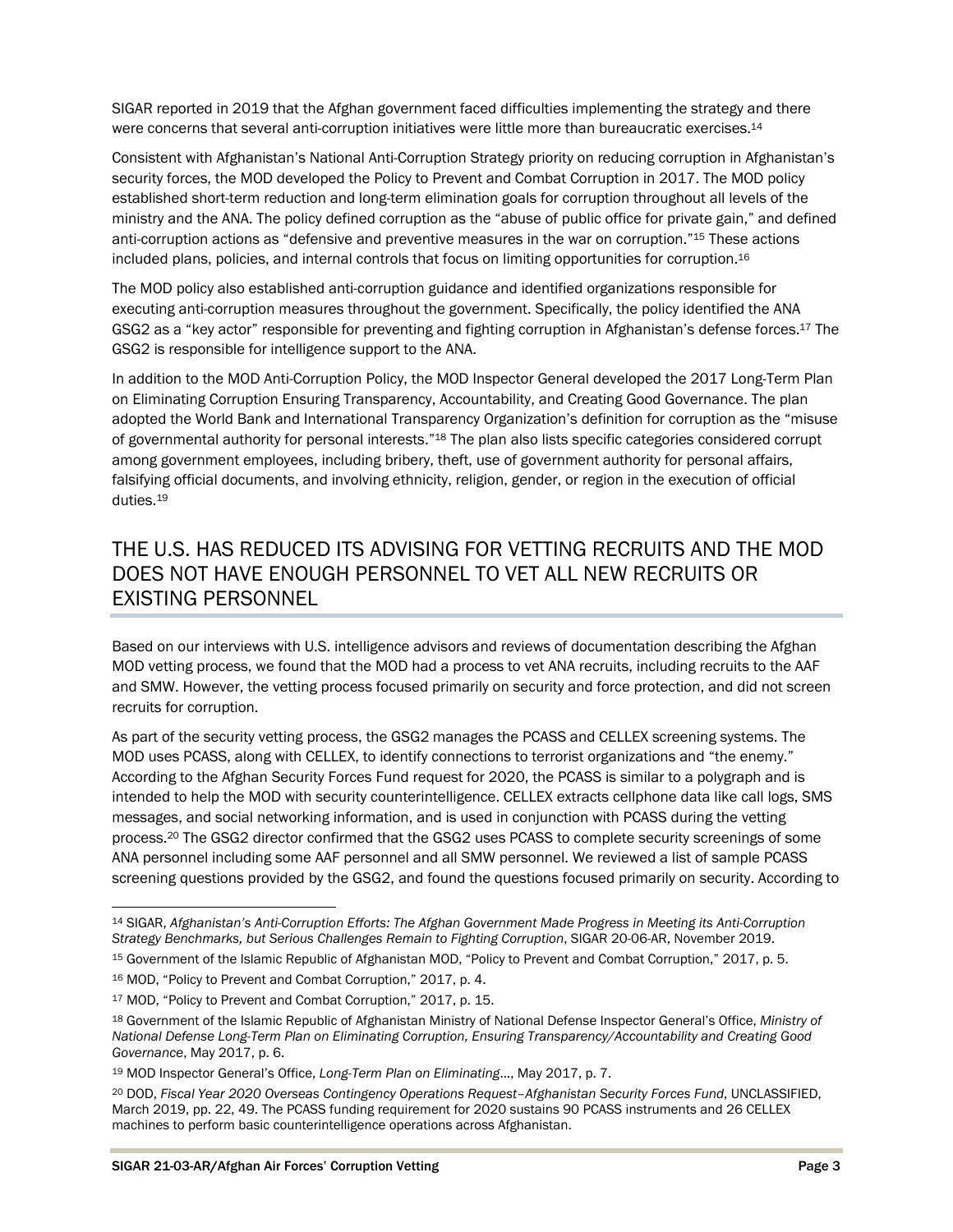the GSG2, it completed PCASS screenings of some AAF personnel that resulted in administrative actions that included transfers, removals, and arrests. Additionally, the GSG2 completed PCASS screenings for some ANA personnel that resulted in similar administrative actions, but it has not screened the majority of ANA personnel.

During our fieldwork, U.S. intelligence advisors told us that they reduced advising for vetting because the Afghans manage the vetting process, including PCASS screenings, themselves. As a result, the advisors' knowledge of the vetting and screening process was limited. However, the advisors told us that while PCASS question sets could be designed to focus on anti-corruption, the time required that work exceeded the resources available in the ANDSF's counterintelligence system.

In addition, a senior Afghan MOD official told us that the MOD should use PCASS as an anti-corruption tool because corruption is the "biggest enemy." The official said the direction to incorporate anti-corruption measures into the MOD's vetting process would have to come "from the very top," and would require additional personnel to support its implementation. Furthermore, the GSG2 director stated that while the GSG2 has experienced instructors and all of its staff have completed intelligence-related training, there is still a shortage of "professional personnel" to conduct more complete screening operations.

#### **CONCLUSION**

The Afghan government developed, and the U.S. government supported, vetting processes to help ensure individuals that posed a security risk were not among the ranks of the AAF and SMW. However, those processes did not include extensive anti-corruption measures, even though corruption posed a serious risk to the operational capacity and sustainability of the forces. The PCASS and CELLEX systems were tools that could help identify individuals prone to corruption during the recruiting phase and help deter individuals from corrupt behavior after they join the air forces. In order to increase the usefulness of these systems as anti-corruption tools for the AAF, however, the GSG2 needed more screening questions focused specifically on anti-corruption, as well as additional personnel to conduct screenings.

#### RECOMMENDATIONS

To maximize the GSG2's anti-corruption vetting capacity, SIGAR recommended that the commander of CSTC-A:

- 1. Direct U.S. advisors to coordinate with the ANA GSG2 to develop additional, anti-corruption-specific questions for the PCASS program.
- 2. Direct U.S. advisors to advise and assist the MOD in identifying resource requirements that would allow GSG2 to impose PCASS and CELLEX screening on all recruits to the Afghan air forces and highrisk individuals.

#### AGENCY COMMENTS

We provided a draft of this report to the DOD for review and comment. We received written comments on the draft from the Deputy Assistant Secretary of Defense for Afghanistan, Pakistan, and Central Asia; CSTC-A; and the TAAC-Air. These DOD components each either concurred or did not concur with the two recommendations in the report. Specifically, the Deputy Assistant Secretary of Defense for Afghanistan, Pakistan, and Central Asia did not concur with our first recommendation, but concurred with our second. CSTC-A concurred with our first recommendation, partially concurred with our second, and stated it would work with TAAC-Air to implement them. TAAC-Air concurred with both recommendations and identified specific actions it would take to implement them.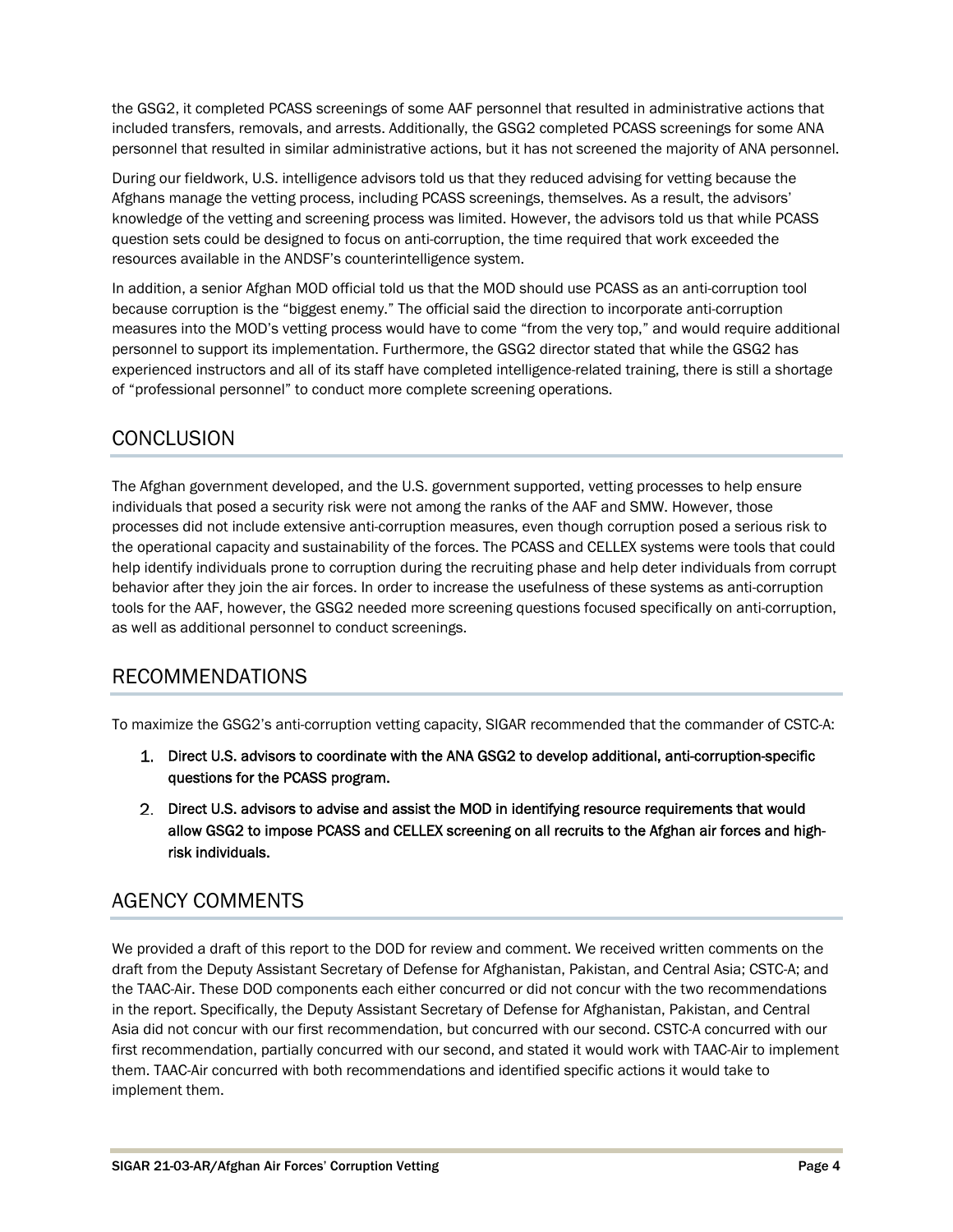All comments we received contained classified information and are therefore not being published in this report. However, an unclassified summary of the comments we received is below:

With regard to our first recommendation, the Deputy Assistant Secretary of Defense for Afghanistan, Pakistan, and Central Asia did not concur and stated that the vetting program's purpose is to increase force protection, and that modifying existing processes would not help identify corrupt or potentially corrupt actors. However, DOD advisors told us during our fieldwork that anti-corruption questions could be developed and used in PCASS screenings, and both CSTC-A and TAAC-Air concurred with our first recommendation. Both CSTC-A and TAAC-Air committed to implementing our recommendation, and TAAC-Air stated that it is coordinating with the GSG2 to incorporate additional questions into the screening process.

Both the Deputy Assistant Secretary of Defense for Afghanistan, Pakistan, and Central Asia and TAAC-Air concurred with our second recommendation, and CSTC-A partially concurred with it. The Deputy Assistant Secretary stated that increased PCASS and CELLEX screenings would enable consistent DOD advising, which would result in meaningful progress in the air forces' anti-corruption efforts. CSTC-A and TAAC-Air identified specific actions they would take to implement our second recommendation. CSTC-A also provided technical comments, which we incorporated into the report, as appropriate.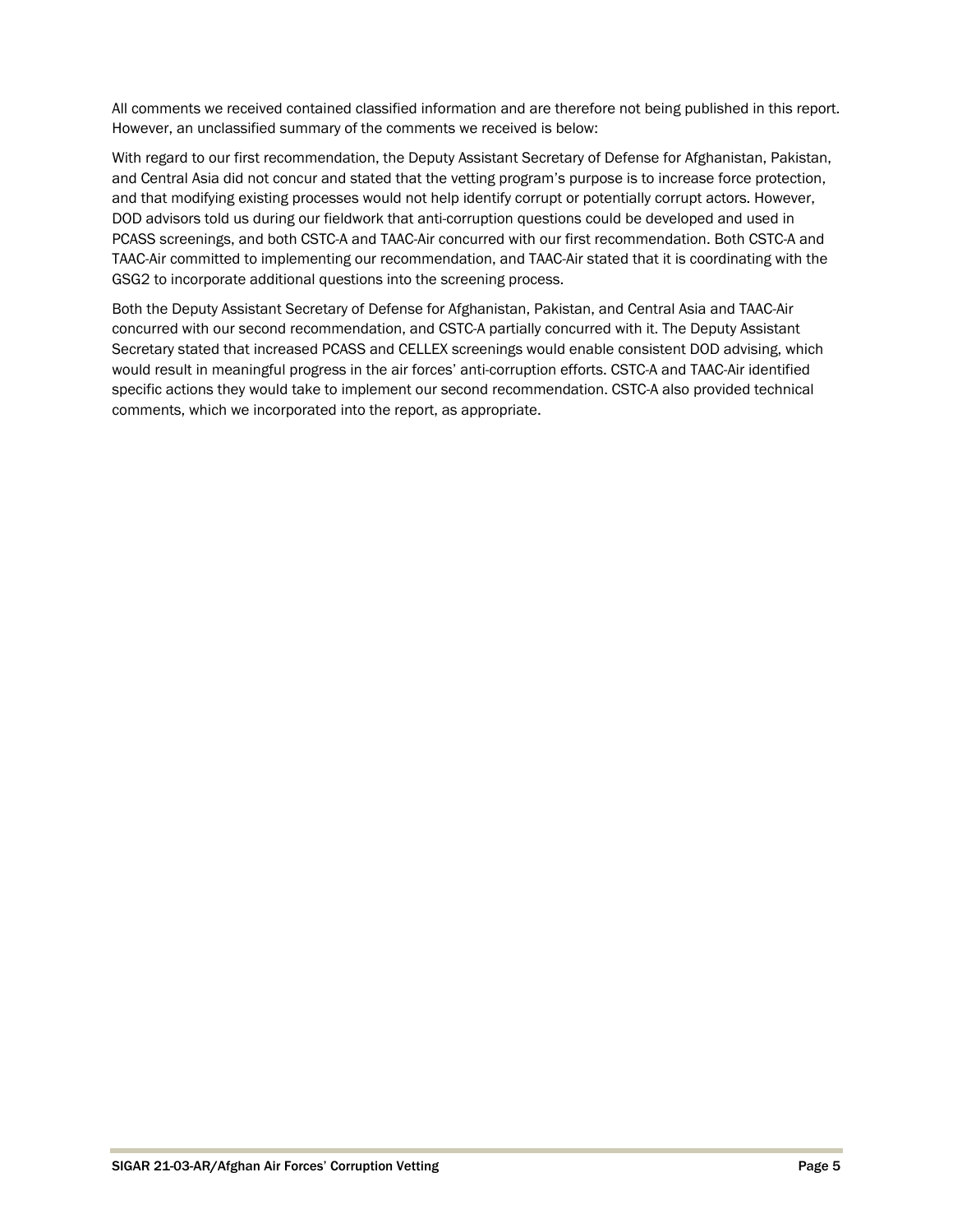### APPENDIX I - SCOPE AND METHODOLOGY

This audit evaluated U.S. Department of Defense and Afghan Ministry of Defense (MOD) efforts to address challenges associated with corruption in the Afghan Air Force (AAF) and the Special Mission Wing (SMW). The objective of this audit was to assess the extent to which MOD vets AAF and SMW recruits for corruption.

To accomplish this objective, we reviewed the revised 2018 Afghan National Strategy for Combatting Corruption and MOD's 2017 "Policy to Prevent and Combat Corruption" to identify the Afghan anti-corruption objectives and actors. We also reviewed Afghan government anti-corruption plans and guidance. Further, we interviewed U.S. counterintelligence officials, U.S. intelligence advisors to the MOD, and advisors to the SMW from the NATO Special Operations Advisory Group to obtain information on the Afghan vetting processes for AAF and SMW recruits and personnel, and to determine the extent to which those processes screened for corruption. We interviewed officials from the Train, Advise, Assist Command–Air, the Combined Security Transition Command–Afghanistan, and intelligence advisors to the MOD to determine what assistance the U.S. government has provided to the Afghan government for developing and implementing vetting policies and procedures. Additionally, we interviewed senior Afghan MOD officials with experience in the AAF and SMW, and reviewed written information provided by the Afghan National Army General Staff for Intelligence director and SMW commander.

For the purpose of the audit objective, we did not rely on computer-processed data, nor did we assess internal controls.

We conducted our audit work in Arlington, Virginia, and Kabul, Afghanistan, from May 2019 through July 2020, in accordance with generally accepted government auditing standards. Those standards require that we plan and perform the audit to obtain sufficient, appropriate evidence to provide a reasonable basis for our findings and conclusions based on our audit objectives. We believe that the evidence obtained provides a reasonable basis for our findings and conclusions based on our audit objectives. This audit was performed by SIGAR under the authority of Public Law No. 110-181, as amended, and the Inspector General Act of 1978, as amended.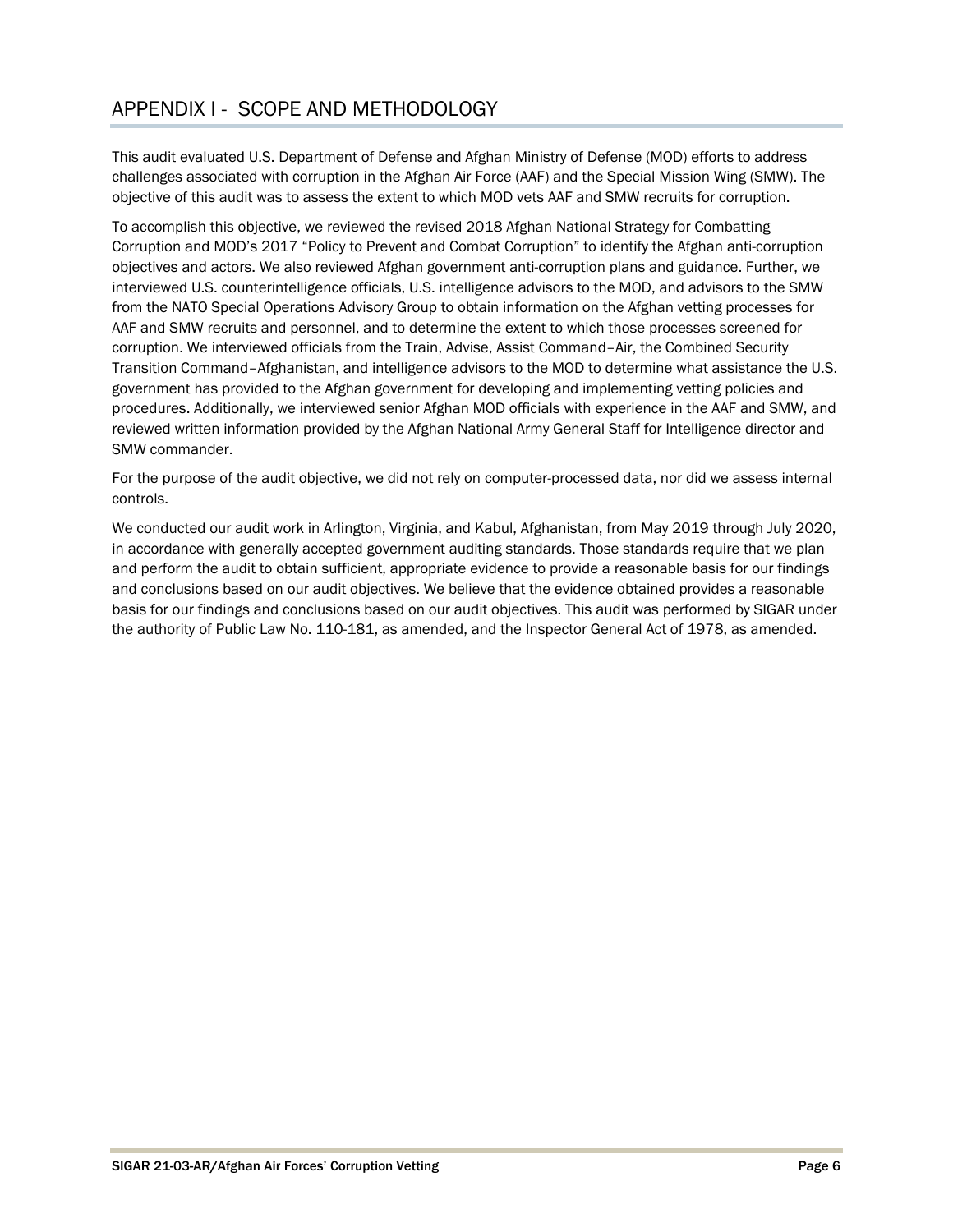#### APPENDIX II - ACKNOWLEDGMENTS

Carole Coffey, Senior Program Manager Annalise Latting, Analyst-in-Charge David Stephens, Program Analyst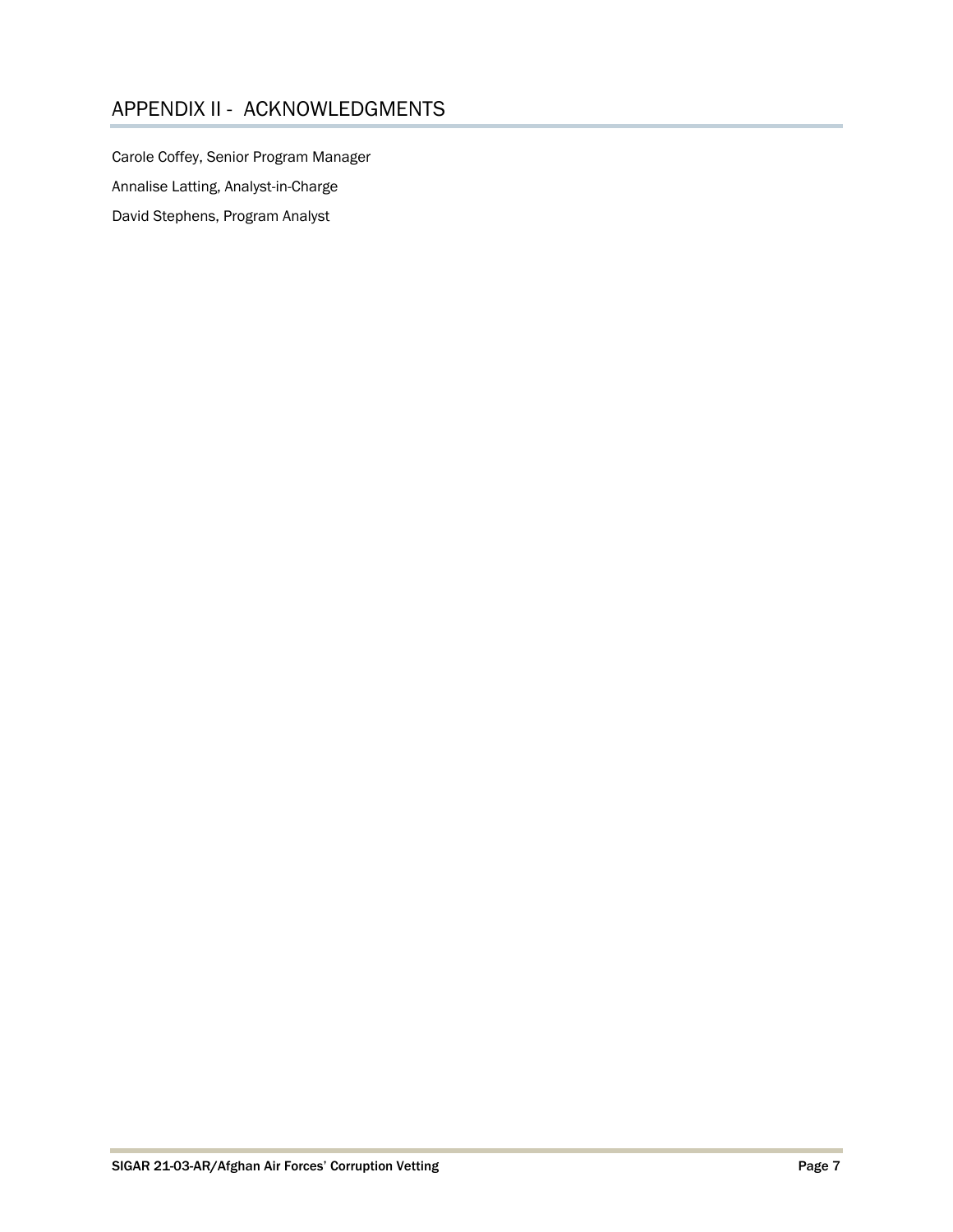This performance audit was conducted under project code SIGAR-133A.